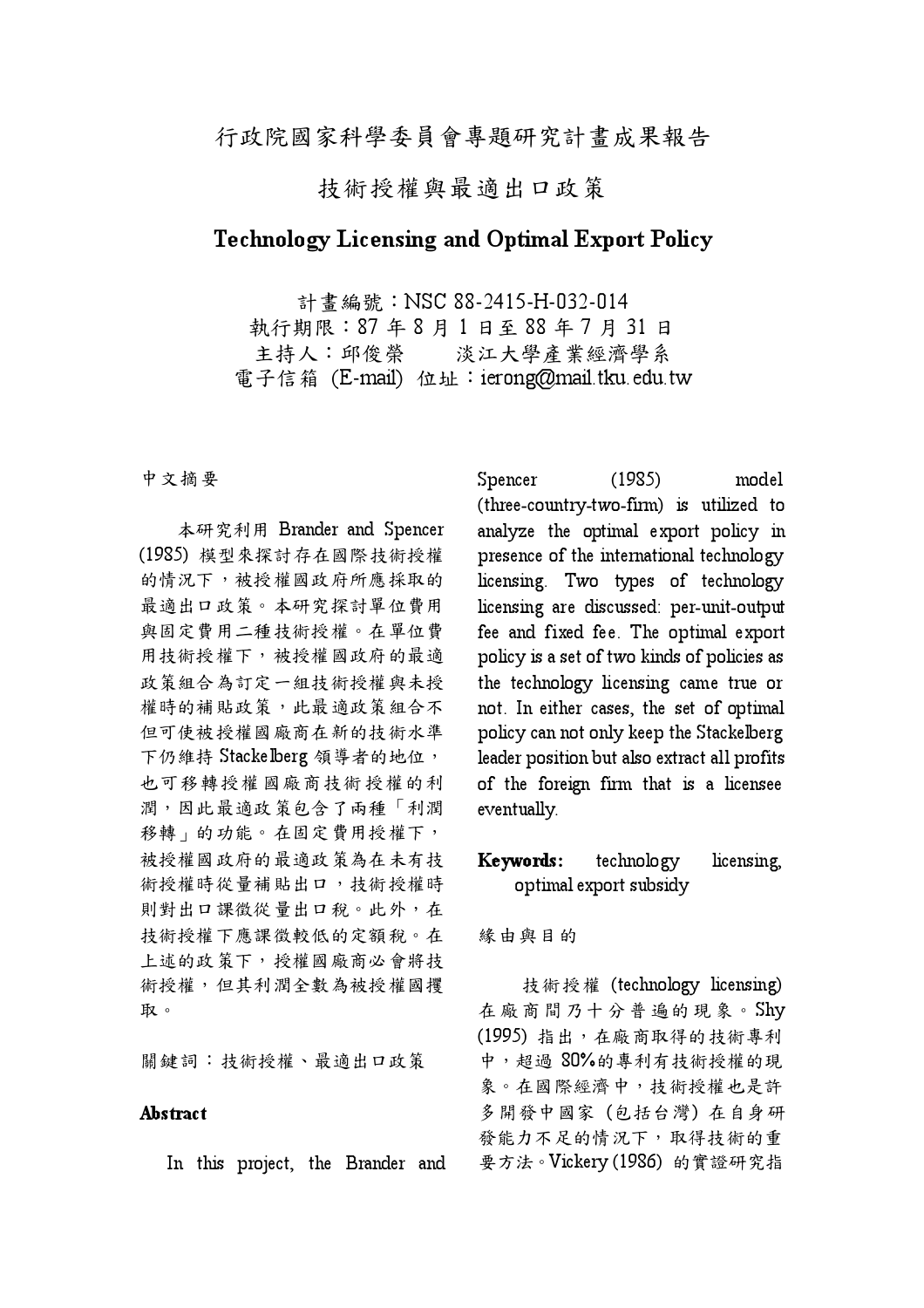出,國際技術授權在 1975至 1983年 間,每年以兩個百分比的速度成長。 由上述資料可知技術授權無論是在同 一國內或是國際的廠商間均是十分普 遍的現象。

廠商間技術授權的問題在產業經 濟學中已有許多文獻加以探討。如經 典的 Gallini (1984) 、 Gallini and Winter  $(1985)$  · Katz and Shapiro  $(1985,$ 1986)、Katz (1987)、Kamien (1992) 第 文均著重於探討技術授權對降低R&D 重覆投資的無效率性 (inefficiency) 的 福利分析。然而,在國際經濟學的領 域中,對國際技術授權的問題幾乎沒 有文獻加以探討。在國際貿易的文獻 中,無論傳統一般均衡的貿易模型或 所謂「新貿易理論」(new trade theory) 的部分均衡貿易模型,大都是在生產 技術外生固定的情況下進行討論分 析。近年來,開始有一些文獻討論留 易政策與技術選擇內生決定的課題 (tv Choi (1995) Miyagiwa and Ohno (1995)、邱俊榮與黃鴻 (1998)、翁永和 等(1998)諸文),惟這些文獻所著重 的技術選擇均係廠商內部的研發 (R&D), 並未觸及以國際技術授權取得 技術的課題。

在所謂「新貿易理論」的文獻中, Brander and Spencer (1985) 一文的三 國兩廠商模型 (以下稱為 B-S 模型) 是最常被引用探討的文獻。該文指 出,當兩國廠商在第三國市場從事 Cournot 競爭時,出口國政府的最適出 口政策是對出口廠商補貼。雖然根據 GATT 與 WTO 的規範, 出口補貼政策 被視為防礙自由貿易的精神而原則予 以禁止,只有開發中國家為了經濟發 展的因素而得以較不受規範,但是就 理論探討的層面而言,兩國廠商出口 至第三國的模型是一個為了探討「利 潤移轉 (profit-shifting) 的貿易政策而 設計的簡化模型,在此模型中,本國

社會福利函數未包含本國消費者剩 餘,因此我們可以專注於討論本國政 府如何藉由出口政策來攫取外國廠商 利潤的「利潤移轉」效果。當我們明 瞭了此項效果後,同樣的概念便可以 應用在其它各種的貿易模型中。也因 此 B-S 模型至今仍被視為典範, 即使 到最近的文獻仍常以該文為藍本來進 行多樣的分析, 如 Moore and Suranovic (1993) 分析廠商對政第進行遊說時的 B-S 模型, Qiu (1994)、Brainard and Martimort (1997) 分別分析訊息不對 稱與訊息不充分下的 B-S 模型, Das (1997) 分析廠商所有權與經營權分離 下的 B-S 模型, 劉大年 (1997) 討論有 工會組織下的B-S模型等。

本研究主要目的即在於利用 B-S 模型來探討存在國際技術授權的情況 下,被授權國政府所應採取的最適出 口政策。根據前述,由於(國際間的) 技術授權乃十分普遍的現象,而且類 似台灣等諸多開發中國家的產業或廠 商仍須依賴外國技術先進廠商的技術 授權,因此這一類的問題實格外值得 關注。在本研究的三國兩廠商模型 中,今本國為一技術相對落後國家, 外國則係一技術先進國家,亦即本國 廠商的生產成本較外國廠商為高。<br>本 國廠商考慮向外國廠商購買技術,外 國廠商則考慮是否將其較優的技術授 權給本國廠商。就技術授權的方式而 言,在產業經濟學中,技術授權的方 式通常可以分為兩種型熊:一種是單 位費用授權 (per-unit-fee licensing), 即 授權廠商向被授權廠商所收取的技術 費用係依據被授權廠商產量的多寡而 定;另一種是固定費用授權(fixed-fee

<sup>1</sup> 在此設定下,本國可視為一開發中國家,外 國則係已開發國家。因此,本國政府對本國廠 商的出口補貼相對較不受 GATT 與 WTO 的規 範。亦即,本國的出口補貼有其合理的現實基 礎。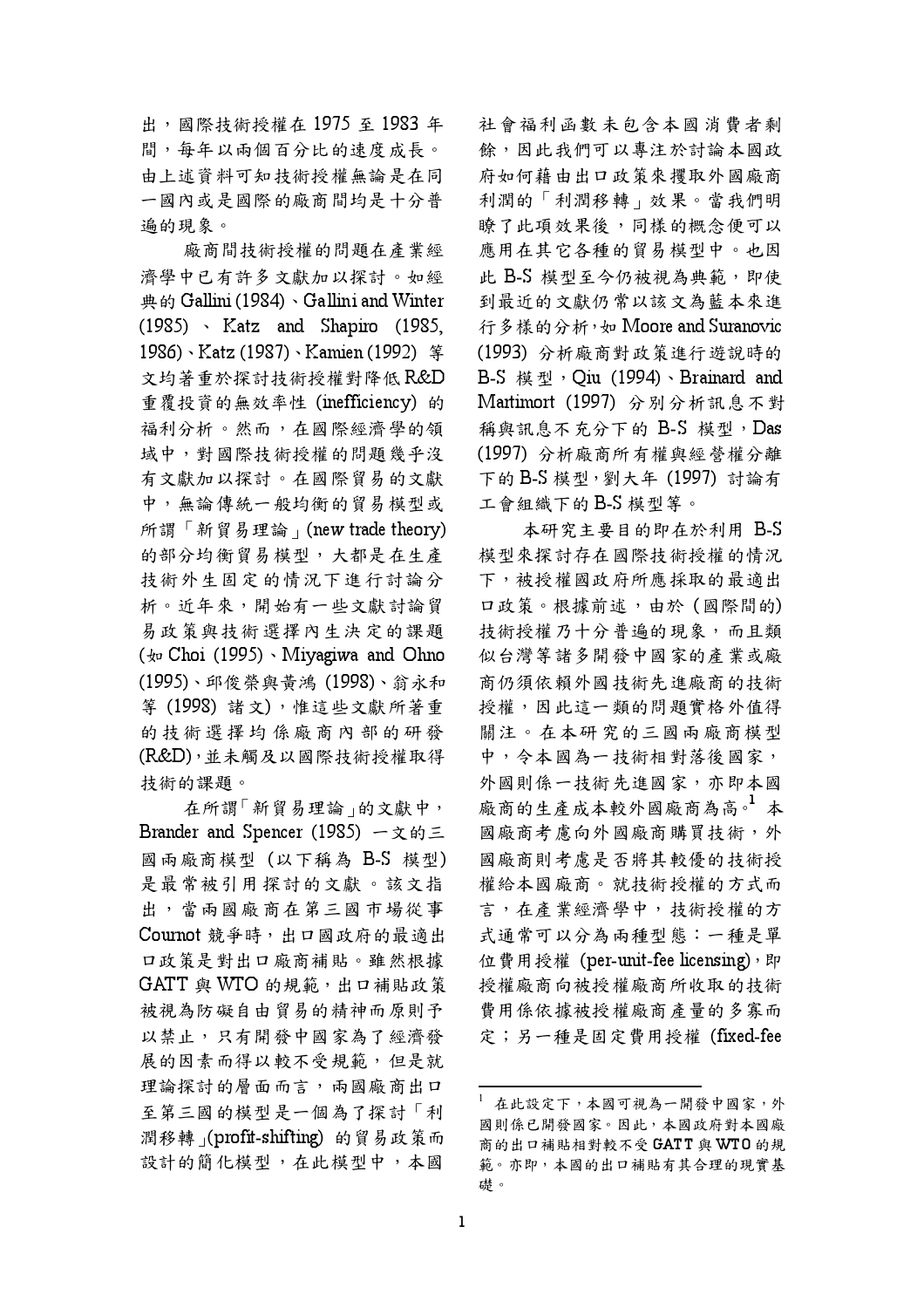licensing), 即授權廠商不管被授權廠 商產量的多寡,僅向被授權廠商收取 一定額的技術費用。本研究希望探討 在上述二種不同技術授權方式下,本 國政府最適出口政策。<sup>2</sup>

結果與討論

本研究利用 Brander and Spencer (1985) 一文的模型來探討國際技術授 權中被授權國政府所應採取的最適出 口政策。由於國際間的技術授權乃十 分普遍且日益重要的現象,且許多開 發中國家的產業或廠商仍須依賴外國 技術先進廠商的技術授權,因此國際 技術授權的問題實值得關注。在本研 究的三國兩廠商模型中,本國與外國 分別為技術相對落後與技術先進國 家,本國廠商考慮向外國廠商購買技 術,外國廠商則考慮是否將其較優的 技術授權給本國廠商。本研究所探討 的技術授權方式有二:一是單位費用 授權,另一種是固定費用授權。本研 究探討了二種不同技術授權方式下, 本國政府的最適出口政策。

當外國廠商採取單位費用技術授 權給本國廠商時,本國政府的最適政 策組合為訂定一組技術授權下與技術 未授權時的補貼政策。此政策使得外 國廠商必會授權,但單位技術費用近 乎消失。此外,補貼政策使得本國廠 商在新的技術水準下,仍可於第三國 維持 Stackelberg 領導者的地位。本國 政府的最適政策組合不但可在競爭市 場上移轉外國廠商的銷售利潤,也可 以將外國廠商技術授權的利潤移轉到 本國來,因此此最適政策實際上包含 兩種「利潤移轉」的效果。

當外國廠商採取固定費用的方式 將技術授權給本國廠商,且本國政府 可以採取定額稅的情況下,本國政府 所應宣示的最適政策組合為若未有技 術授權,則從量補貼本國廠商的出 口;若技術授權發生,則對本國廠商 的出口課徵從量出口稅。此外,在技 術授權下應對本國廠商課徵較低的定 額稅。在上述的政策下,外國廠商必 會將技術授權予本國廠商,但其利潤 近乎消失;本國廠商在獲得技術授權 後並不生產。雖然這樣的結果似乎不 合常理,但是就理論的層面而言,在 本研究的模型設定與賽局中所有成員 皆具有充分訊息的假定下,獲得上述 的結果並非不合理。

就本研究課題將來的延伸研究而 言,除了將來可以尋求更為合乎實際 的理論模型來探討固定費用技術授權 下的最適出口政策之外,尚有兩個方 向是有趣而值得探討的。首先,本研 究僅探討了技術授權下被授權國政府 的最適出口政策,並未討論技術授權 國政府的最適出口政策。然而,技術 授權很可能會提高競爭對手的競爭實 力,這對授權國的福利必然有負面的 影響,因此,技術授權國的政府如何 在考慮福利的情況下訂定最適的出口 政策應是一具有意義的課題。其次, 本研究在 Brander and Spencer (1985) 一文的模型架構下假設兩國廠商在第

<sup>&</sup>lt;sup>2</sup> 除了上述的兩種型態之外,授權廠商對技術 費用的訂定也可能採取二部門訂價 (two-part pricing) 的方式, 即上述雨種型態的技術費用 同時存在。這三種技術授權的方式在探討技術 授權的理論文獻中均常出現, 如 Gallini and Winter (1985) 一文探討單位費用的技術授 權, Gallini (1984)、Katz and Shapiro (1985) 探 討固定費用的技術授權, Kamien and Tauman (1986) 則討論二部門訂價的技術授權。就實務 上而言, Calvert (1964) 和 Taylor and Silberston (1973) 指出, 約有 50%的技術授權 屬於單位費用授權, 10%屬於固定費用授權, 其餘 40%屬於二部門訂價或更複雜的授權方 式。惟本研究中為了不使模型過於複雜,因此 不擬探討二部門訂價的技術授權。實際上,在 上述兩種技術授權型態下所得到的分析結果 已提供了清晰的經濟意義,我們可藉此推知二 部門訂價技術授權方式下的結果。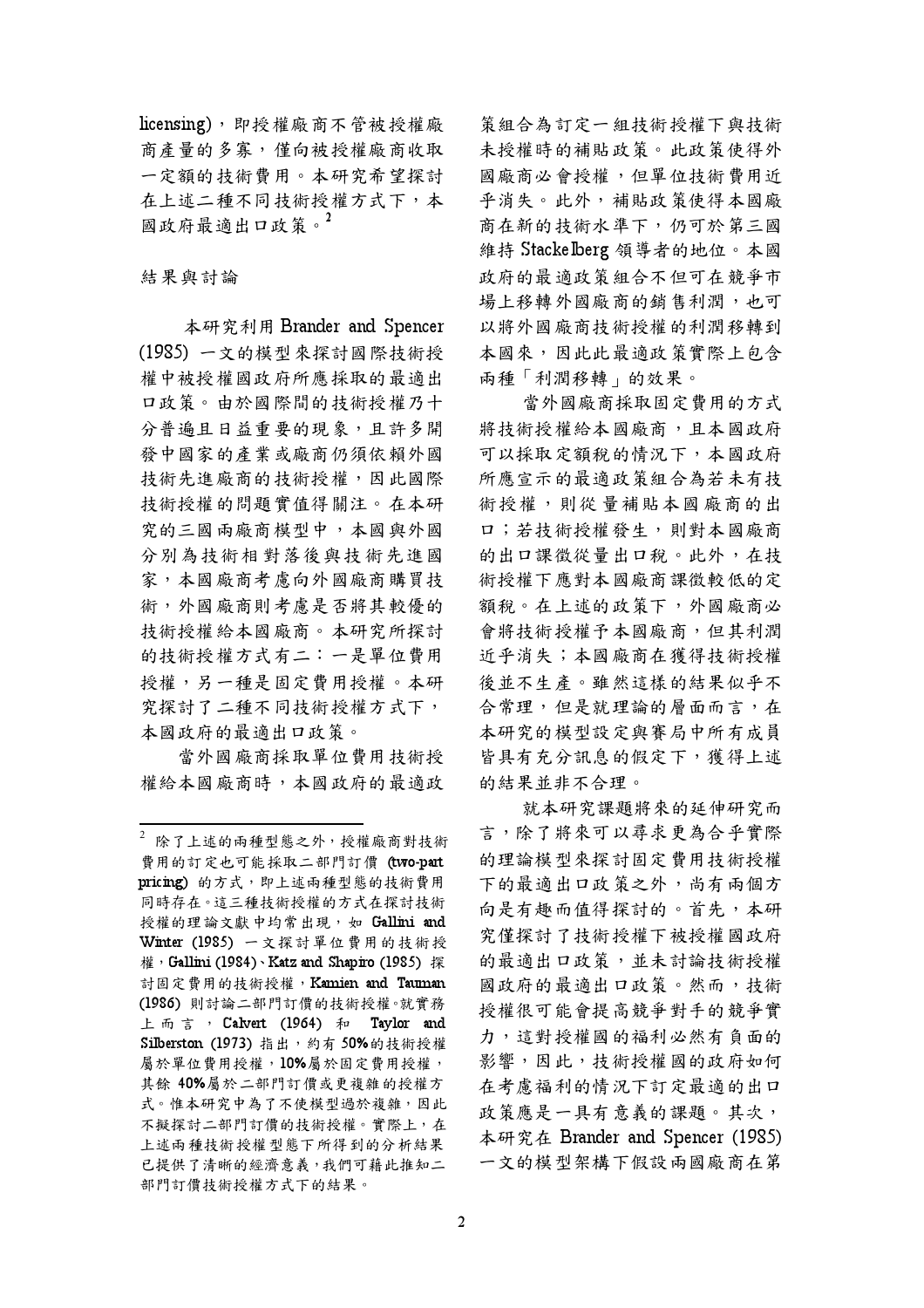三國市場從事 Cournot 數量競爭,然而 許多策略性貿易政策的文獻也關心價 格競爭的競爭型態 (如經典的 Eaton and Grossman (1986) 一文),因此將來 也可以考慮在價格競爭的型態下討論 國際技術授權與最適貿易政策的課 題。

計畫成果自評

本研究的目的在於分析存在國際 技術授權的情況下,被授權國政府所 應採取的最適出口政策。由於在國際 經濟學的領域中,對國際技術授權的 問題少有文獻加以探討,因此本文的 分析應有其意義。

本研究的內容目前仍繼續修改 中,期望在最近的將來能以更完整的 面貌投稿至優良的學術期刊。

參考文獻

- [1] 邱俊榮、黃鴻 (1998) 「關稅、等 量配額與技術選擇」,經濟論文叢  $\eta$ , 26:3, 319-336.
- [2] 翁永和、劉碧珍、李長邑 (1998) 「垂直整合,出口補貼與技術選 擇, 經濟研究, 35:2, 119-138。
- [3] 劉大年 (1997)「考慮工會效果下之 出口補貼」,經濟論文叢刊, 25:3, 309-333。
- [4] Brander, J. and B. Spencer (1985) "Export Subsidies and International Market Share Rivalry,"Journal of International Economics. 18. 83-100.
- [5] Brainard, S.L. and D. Martimort (1997) "Strategic Trade Policy with Incompletely Informed Policy Makers," Journal of International Economics, 42, 33-65.
- [6] Calvert, R. (1964) The Encyclopedia

of Patent Practice and Invention Management, New York: Reinhold.

- [7] Choi, JP. (1995) "Optimal Tariffs and the Choice of Technology: Discriminatory Tariffs and the 'Most Favored Nation' Clause." Journal of International Economics, 38, 143-160.
- Das,  $S.P.$  $(1997)$  $[8]$ "Strategic Managerial Delegation and Trade Policy," Journal of International Economics, 43, 173-188.
- [9] Eaton, J. and GM. Grossman (1986) "Optimal Trade and Industrial Policy under Oligopoly," Quarterly Economics, Journal  $of$  $101.$ 383-406.
- [10] Gallini, N.T. (1984) "Deterrence through Market Sharing: A Strategic Incentive for Licensing." American Economic Review, 74, 931-941
- $[11]$  Gallini, N.T. and R.A. Winter (1985) "Licensing in the Theory οf Innovation," Rand Journal of Economics, 16, 237-252.
- [12] Kamien, M. (1992) "Patent Licensing," in Handbook of Game Theory, edited by R. Aumann and  $S_{\perp}$ Hart Amsterdam<sup>.</sup> North-Holland.
- [13] Kamien, M. and Y. Tauman  $(1986)$ "Fees versus Royalties and the Private Value of a Patent," Quarterly Journal of Economics, 101, 471-491.
- $[14]$  Katz, M. and C. Shapiro  $(1985)$ "On the Licensing of Innovations," Rand Journal of Economics, 16, 504-520.
- $[15]$  Katz, M. and C. Shapiro  $(1986)$ "How to License Intangible